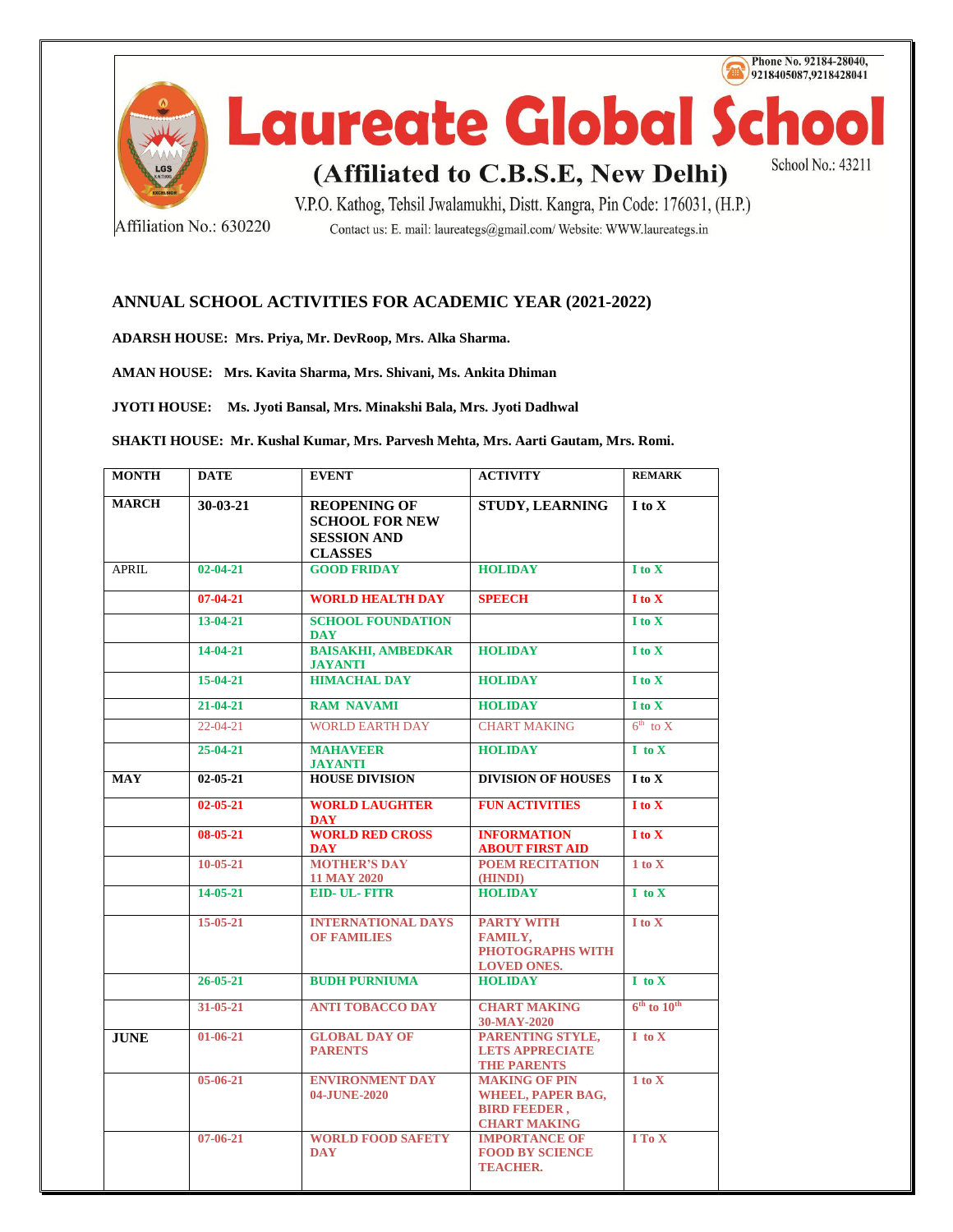| <b>WORLD OCEAN DAY</b><br><b>MOVIE ABOUT</b><br>08-06-21<br>$I$ to $X$<br><b>AQUATIC LIFE</b><br><b>WORLD DAY AGAINST</b><br><b>MESSAGE TO THE</b><br>I to X<br>12-06-21<br><b>CHILD LABOUR</b><br><b>SOCIETY AGAINST</b><br><b>CHILD LABOUR</b><br>12-06-21<br><b>PERIODIC TEST -1</b><br><b>ONWARDS</b><br>$4TH$ to X<br><b>BLOOD DONOR DAY</b><br>14-06-21<br><b>EXPLAINATION</b><br><b>ABOUT BLOOD TYPES</b><br><b>AND DONATION</b><br><b>FACTS.</b><br>PICNIC WITH THEIR<br>18-06-21<br><b>WORLD PICNIC DAY</b><br><b>FAMILIES</b><br>$20 - 06 - 21$<br><b>FATHERS' DAY</b><br><b>POEM RECITATION</b><br>I to III<br>(ENGLISH)<br><b>YOGA, EXERCISE</b><br><b>INTERNATIONAL YOGA</b><br>$IV$ to $X$<br>21-06-21<br><b>DAY</b><br>$6th$ to $10th$<br><b>INTERNATIONAL DAY</b><br><b>POSTER MAKING</b><br>26-06-21<br><b>AGAINST DRUG</b><br><b>DOCTOR'S DAY</b><br><b>JULY</b><br><b>THANKS TO</b><br>I to X<br>$01 - 07 - 21$<br><b>DOCTORS</b><br>$4TH$ to X<br><b>PLASTIC BAG FREE DAY</b><br><b>ART AND CRAFT</b><br>$03-07-21$<br><b>ACTIVITY</b><br><b>HINDI WRITING</b><br>$11-07-21$<br><b>HINDI WRITING</b><br>I to X<br><b>COMPETITION</b><br><b>BAKR-EID</b><br><b>HOLIDAY</b><br>$21 - 07 - 21$<br>I to X<br><b>COUSIN'S DAY</b><br><b>FUN TIME WITH</b><br>$24 - 07 - 21$<br>$I$ to $X$<br><b>COUSINSAND SELFIE</b><br>TIME<br><b>WORLD HEPATITIS</b><br>I to X<br>$28 - 07 - 21$<br><b>INFORMATION</b><br>DAY,<br><b>ABOUT HEALTHY</b><br><b>WORLD NATURE</b><br>FOOD.<br><b>CONSERVATION DAY</b><br><b>PLANTATION</b><br><b>MONSOON BREAKS</b><br><b>AS PER</b><br>I to X<br><b>DIRECTED BY</b><br>GOVT.<br>$4TH$ to X<br><b>AUGUST</b><br><b>INTERNATIONAL</b><br><b>MOVIE TIME</b><br>12-08-21<br><b>YOUTH DAY</b><br><b>JANMASHTAMI</b><br>$19 - 08 - 21$<br><b>HOLIDAY</b><br>$I$ to $X$<br>14-08-21<br><b>INDEPENDENCE DAY</b><br><b>CHARKA MAKING,</b><br>I to VIII<br>14-AUGUST-2021<br>POSTER MAKING<br><b>ESSAY WRITING</b><br><b>ATMANIRBHAR</b><br>14-08-21<br>$IX$ to $X$<br><b>COMPETITION (CBSE)</b><br><b>BHARAT</b><br><b>INDEPENDENCE DAY</b><br>15-08-21<br><b>HOLIDAY</b><br>I to X<br><b>RAKSHABANDHAN</b><br><b>ACTIVITIES BY KIDS</b><br>22-08-21<br>$I$ to $X$<br><b>ON 21-08-21</b><br><b>JANMASHTAMI</b><br><b>CELEBRATED ON 29-</b><br>30-08-21<br>I to X<br>$08-21$<br><b>TEACHER'S DAY</b><br>POEM RECITATION<br>$05-09-21$<br>$I$ to $X$<br><b>SEP</b><br>Dr. RADHAKRISHANAN<br><b>BIRTHDAY</b><br><b>GANESHA CHATURTHI</b><br><b>HOLIDAY</b><br>$10-09-21$<br>I to X<br><b>HINDI DIWAS</b><br><b>POEMS RECITATION</b><br>14-09-21<br>I to V<br><b>IN HINDI</b><br>$(14-09-20)$<br>VI to X<br><b>SPEECH IN HINDI</b><br>$16-09-21$<br><b>HALF YEARLY</b><br>I to X<br><b>EXAMS</b><br><b>ONWARDS</b><br>$4TH$ to X<br><b>MESSAGE TO</b><br>21-09-21<br><b>INTERNATIONAL</b><br><b>EVERYONE ABOUT</b><br><b>PEACE DAY</b><br><b>THE IMPORTANCE OF</b><br><b>PEACE</b><br><b>INFORMATION</b><br>$VI$ to $X$<br>25-09-21<br><b>WORLD</b><br><b>ABOUT THE</b><br>PHARMACISTS DAY<br><b>PARMACISTS AND</b><br><b>ABOUT THE DAY</b><br><b>WORLD HEART DAY</b><br><b>AWARENESS ABOUT</b><br>29-09-21<br>$IV$ to $X$<br><b>THE HEART</b><br><b>HEALTHY LIFESTYLE</b><br><b>ENGLISH WRITING</b><br>30-09-21<br><b>ENGLISH WRITING</b><br>I to X<br><b>COMPETITION</b> |  |  |  |
|--------------------------------------------------------------------------------------------------------------------------------------------------------------------------------------------------------------------------------------------------------------------------------------------------------------------------------------------------------------------------------------------------------------------------------------------------------------------------------------------------------------------------------------------------------------------------------------------------------------------------------------------------------------------------------------------------------------------------------------------------------------------------------------------------------------------------------------------------------------------------------------------------------------------------------------------------------------------------------------------------------------------------------------------------------------------------------------------------------------------------------------------------------------------------------------------------------------------------------------------------------------------------------------------------------------------------------------------------------------------------------------------------------------------------------------------------------------------------------------------------------------------------------------------------------------------------------------------------------------------------------------------------------------------------------------------------------------------------------------------------------------------------------------------------------------------------------------------------------------------------------------------------------------------------------------------------------------------------------------------------------------------------------------------------------------------------------------------------------------------------------------------------------------------------------------------------------------------------------------------------------------------------------------------------------------------------------------------------------------------------------------------------------------------------------------------------------------------------------------------------------------------------------------------------------------------------------------------------------------------------------------------------------------------------------------------------------------------------------------------------------------------------------------------------------------------------------------------------------------------------------------------------------------------------------------------------------------------------------------------------------------------------------------------------------------------------------------------------------------------------------------------------------------------------------------------------------------------------------------------------------------------------------------------------------------|--|--|--|
|                                                                                                                                                                                                                                                                                                                                                                                                                                                                                                                                                                                                                                                                                                                                                                                                                                                                                                                                                                                                                                                                                                                                                                                                                                                                                                                                                                                                                                                                                                                                                                                                                                                                                                                                                                                                                                                                                                                                                                                                                                                                                                                                                                                                                                                                                                                                                                                                                                                                                                                                                                                                                                                                                                                                                                                                                                                                                                                                                                                                                                                                                                                                                                                                                                                                                                              |  |  |  |
|                                                                                                                                                                                                                                                                                                                                                                                                                                                                                                                                                                                                                                                                                                                                                                                                                                                                                                                                                                                                                                                                                                                                                                                                                                                                                                                                                                                                                                                                                                                                                                                                                                                                                                                                                                                                                                                                                                                                                                                                                                                                                                                                                                                                                                                                                                                                                                                                                                                                                                                                                                                                                                                                                                                                                                                                                                                                                                                                                                                                                                                                                                                                                                                                                                                                                                              |  |  |  |
|                                                                                                                                                                                                                                                                                                                                                                                                                                                                                                                                                                                                                                                                                                                                                                                                                                                                                                                                                                                                                                                                                                                                                                                                                                                                                                                                                                                                                                                                                                                                                                                                                                                                                                                                                                                                                                                                                                                                                                                                                                                                                                                                                                                                                                                                                                                                                                                                                                                                                                                                                                                                                                                                                                                                                                                                                                                                                                                                                                                                                                                                                                                                                                                                                                                                                                              |  |  |  |
|                                                                                                                                                                                                                                                                                                                                                                                                                                                                                                                                                                                                                                                                                                                                                                                                                                                                                                                                                                                                                                                                                                                                                                                                                                                                                                                                                                                                                                                                                                                                                                                                                                                                                                                                                                                                                                                                                                                                                                                                                                                                                                                                                                                                                                                                                                                                                                                                                                                                                                                                                                                                                                                                                                                                                                                                                                                                                                                                                                                                                                                                                                                                                                                                                                                                                                              |  |  |  |
|                                                                                                                                                                                                                                                                                                                                                                                                                                                                                                                                                                                                                                                                                                                                                                                                                                                                                                                                                                                                                                                                                                                                                                                                                                                                                                                                                                                                                                                                                                                                                                                                                                                                                                                                                                                                                                                                                                                                                                                                                                                                                                                                                                                                                                                                                                                                                                                                                                                                                                                                                                                                                                                                                                                                                                                                                                                                                                                                                                                                                                                                                                                                                                                                                                                                                                              |  |  |  |
|                                                                                                                                                                                                                                                                                                                                                                                                                                                                                                                                                                                                                                                                                                                                                                                                                                                                                                                                                                                                                                                                                                                                                                                                                                                                                                                                                                                                                                                                                                                                                                                                                                                                                                                                                                                                                                                                                                                                                                                                                                                                                                                                                                                                                                                                                                                                                                                                                                                                                                                                                                                                                                                                                                                                                                                                                                                                                                                                                                                                                                                                                                                                                                                                                                                                                                              |  |  |  |
|                                                                                                                                                                                                                                                                                                                                                                                                                                                                                                                                                                                                                                                                                                                                                                                                                                                                                                                                                                                                                                                                                                                                                                                                                                                                                                                                                                                                                                                                                                                                                                                                                                                                                                                                                                                                                                                                                                                                                                                                                                                                                                                                                                                                                                                                                                                                                                                                                                                                                                                                                                                                                                                                                                                                                                                                                                                                                                                                                                                                                                                                                                                                                                                                                                                                                                              |  |  |  |
|                                                                                                                                                                                                                                                                                                                                                                                                                                                                                                                                                                                                                                                                                                                                                                                                                                                                                                                                                                                                                                                                                                                                                                                                                                                                                                                                                                                                                                                                                                                                                                                                                                                                                                                                                                                                                                                                                                                                                                                                                                                                                                                                                                                                                                                                                                                                                                                                                                                                                                                                                                                                                                                                                                                                                                                                                                                                                                                                                                                                                                                                                                                                                                                                                                                                                                              |  |  |  |
|                                                                                                                                                                                                                                                                                                                                                                                                                                                                                                                                                                                                                                                                                                                                                                                                                                                                                                                                                                                                                                                                                                                                                                                                                                                                                                                                                                                                                                                                                                                                                                                                                                                                                                                                                                                                                                                                                                                                                                                                                                                                                                                                                                                                                                                                                                                                                                                                                                                                                                                                                                                                                                                                                                                                                                                                                                                                                                                                                                                                                                                                                                                                                                                                                                                                                                              |  |  |  |
|                                                                                                                                                                                                                                                                                                                                                                                                                                                                                                                                                                                                                                                                                                                                                                                                                                                                                                                                                                                                                                                                                                                                                                                                                                                                                                                                                                                                                                                                                                                                                                                                                                                                                                                                                                                                                                                                                                                                                                                                                                                                                                                                                                                                                                                                                                                                                                                                                                                                                                                                                                                                                                                                                                                                                                                                                                                                                                                                                                                                                                                                                                                                                                                                                                                                                                              |  |  |  |
|                                                                                                                                                                                                                                                                                                                                                                                                                                                                                                                                                                                                                                                                                                                                                                                                                                                                                                                                                                                                                                                                                                                                                                                                                                                                                                                                                                                                                                                                                                                                                                                                                                                                                                                                                                                                                                                                                                                                                                                                                                                                                                                                                                                                                                                                                                                                                                                                                                                                                                                                                                                                                                                                                                                                                                                                                                                                                                                                                                                                                                                                                                                                                                                                                                                                                                              |  |  |  |
|                                                                                                                                                                                                                                                                                                                                                                                                                                                                                                                                                                                                                                                                                                                                                                                                                                                                                                                                                                                                                                                                                                                                                                                                                                                                                                                                                                                                                                                                                                                                                                                                                                                                                                                                                                                                                                                                                                                                                                                                                                                                                                                                                                                                                                                                                                                                                                                                                                                                                                                                                                                                                                                                                                                                                                                                                                                                                                                                                                                                                                                                                                                                                                                                                                                                                                              |  |  |  |
|                                                                                                                                                                                                                                                                                                                                                                                                                                                                                                                                                                                                                                                                                                                                                                                                                                                                                                                                                                                                                                                                                                                                                                                                                                                                                                                                                                                                                                                                                                                                                                                                                                                                                                                                                                                                                                                                                                                                                                                                                                                                                                                                                                                                                                                                                                                                                                                                                                                                                                                                                                                                                                                                                                                                                                                                                                                                                                                                                                                                                                                                                                                                                                                                                                                                                                              |  |  |  |
|                                                                                                                                                                                                                                                                                                                                                                                                                                                                                                                                                                                                                                                                                                                                                                                                                                                                                                                                                                                                                                                                                                                                                                                                                                                                                                                                                                                                                                                                                                                                                                                                                                                                                                                                                                                                                                                                                                                                                                                                                                                                                                                                                                                                                                                                                                                                                                                                                                                                                                                                                                                                                                                                                                                                                                                                                                                                                                                                                                                                                                                                                                                                                                                                                                                                                                              |  |  |  |
|                                                                                                                                                                                                                                                                                                                                                                                                                                                                                                                                                                                                                                                                                                                                                                                                                                                                                                                                                                                                                                                                                                                                                                                                                                                                                                                                                                                                                                                                                                                                                                                                                                                                                                                                                                                                                                                                                                                                                                                                                                                                                                                                                                                                                                                                                                                                                                                                                                                                                                                                                                                                                                                                                                                                                                                                                                                                                                                                                                                                                                                                                                                                                                                                                                                                                                              |  |  |  |
|                                                                                                                                                                                                                                                                                                                                                                                                                                                                                                                                                                                                                                                                                                                                                                                                                                                                                                                                                                                                                                                                                                                                                                                                                                                                                                                                                                                                                                                                                                                                                                                                                                                                                                                                                                                                                                                                                                                                                                                                                                                                                                                                                                                                                                                                                                                                                                                                                                                                                                                                                                                                                                                                                                                                                                                                                                                                                                                                                                                                                                                                                                                                                                                                                                                                                                              |  |  |  |
|                                                                                                                                                                                                                                                                                                                                                                                                                                                                                                                                                                                                                                                                                                                                                                                                                                                                                                                                                                                                                                                                                                                                                                                                                                                                                                                                                                                                                                                                                                                                                                                                                                                                                                                                                                                                                                                                                                                                                                                                                                                                                                                                                                                                                                                                                                                                                                                                                                                                                                                                                                                                                                                                                                                                                                                                                                                                                                                                                                                                                                                                                                                                                                                                                                                                                                              |  |  |  |
|                                                                                                                                                                                                                                                                                                                                                                                                                                                                                                                                                                                                                                                                                                                                                                                                                                                                                                                                                                                                                                                                                                                                                                                                                                                                                                                                                                                                                                                                                                                                                                                                                                                                                                                                                                                                                                                                                                                                                                                                                                                                                                                                                                                                                                                                                                                                                                                                                                                                                                                                                                                                                                                                                                                                                                                                                                                                                                                                                                                                                                                                                                                                                                                                                                                                                                              |  |  |  |
|                                                                                                                                                                                                                                                                                                                                                                                                                                                                                                                                                                                                                                                                                                                                                                                                                                                                                                                                                                                                                                                                                                                                                                                                                                                                                                                                                                                                                                                                                                                                                                                                                                                                                                                                                                                                                                                                                                                                                                                                                                                                                                                                                                                                                                                                                                                                                                                                                                                                                                                                                                                                                                                                                                                                                                                                                                                                                                                                                                                                                                                                                                                                                                                                                                                                                                              |  |  |  |
|                                                                                                                                                                                                                                                                                                                                                                                                                                                                                                                                                                                                                                                                                                                                                                                                                                                                                                                                                                                                                                                                                                                                                                                                                                                                                                                                                                                                                                                                                                                                                                                                                                                                                                                                                                                                                                                                                                                                                                                                                                                                                                                                                                                                                                                                                                                                                                                                                                                                                                                                                                                                                                                                                                                                                                                                                                                                                                                                                                                                                                                                                                                                                                                                                                                                                                              |  |  |  |
|                                                                                                                                                                                                                                                                                                                                                                                                                                                                                                                                                                                                                                                                                                                                                                                                                                                                                                                                                                                                                                                                                                                                                                                                                                                                                                                                                                                                                                                                                                                                                                                                                                                                                                                                                                                                                                                                                                                                                                                                                                                                                                                                                                                                                                                                                                                                                                                                                                                                                                                                                                                                                                                                                                                                                                                                                                                                                                                                                                                                                                                                                                                                                                                                                                                                                                              |  |  |  |
|                                                                                                                                                                                                                                                                                                                                                                                                                                                                                                                                                                                                                                                                                                                                                                                                                                                                                                                                                                                                                                                                                                                                                                                                                                                                                                                                                                                                                                                                                                                                                                                                                                                                                                                                                                                                                                                                                                                                                                                                                                                                                                                                                                                                                                                                                                                                                                                                                                                                                                                                                                                                                                                                                                                                                                                                                                                                                                                                                                                                                                                                                                                                                                                                                                                                                                              |  |  |  |
|                                                                                                                                                                                                                                                                                                                                                                                                                                                                                                                                                                                                                                                                                                                                                                                                                                                                                                                                                                                                                                                                                                                                                                                                                                                                                                                                                                                                                                                                                                                                                                                                                                                                                                                                                                                                                                                                                                                                                                                                                                                                                                                                                                                                                                                                                                                                                                                                                                                                                                                                                                                                                                                                                                                                                                                                                                                                                                                                                                                                                                                                                                                                                                                                                                                                                                              |  |  |  |
|                                                                                                                                                                                                                                                                                                                                                                                                                                                                                                                                                                                                                                                                                                                                                                                                                                                                                                                                                                                                                                                                                                                                                                                                                                                                                                                                                                                                                                                                                                                                                                                                                                                                                                                                                                                                                                                                                                                                                                                                                                                                                                                                                                                                                                                                                                                                                                                                                                                                                                                                                                                                                                                                                                                                                                                                                                                                                                                                                                                                                                                                                                                                                                                                                                                                                                              |  |  |  |
|                                                                                                                                                                                                                                                                                                                                                                                                                                                                                                                                                                                                                                                                                                                                                                                                                                                                                                                                                                                                                                                                                                                                                                                                                                                                                                                                                                                                                                                                                                                                                                                                                                                                                                                                                                                                                                                                                                                                                                                                                                                                                                                                                                                                                                                                                                                                                                                                                                                                                                                                                                                                                                                                                                                                                                                                                                                                                                                                                                                                                                                                                                                                                                                                                                                                                                              |  |  |  |
|                                                                                                                                                                                                                                                                                                                                                                                                                                                                                                                                                                                                                                                                                                                                                                                                                                                                                                                                                                                                                                                                                                                                                                                                                                                                                                                                                                                                                                                                                                                                                                                                                                                                                                                                                                                                                                                                                                                                                                                                                                                                                                                                                                                                                                                                                                                                                                                                                                                                                                                                                                                                                                                                                                                                                                                                                                                                                                                                                                                                                                                                                                                                                                                                                                                                                                              |  |  |  |
|                                                                                                                                                                                                                                                                                                                                                                                                                                                                                                                                                                                                                                                                                                                                                                                                                                                                                                                                                                                                                                                                                                                                                                                                                                                                                                                                                                                                                                                                                                                                                                                                                                                                                                                                                                                                                                                                                                                                                                                                                                                                                                                                                                                                                                                                                                                                                                                                                                                                                                                                                                                                                                                                                                                                                                                                                                                                                                                                                                                                                                                                                                                                                                                                                                                                                                              |  |  |  |
|                                                                                                                                                                                                                                                                                                                                                                                                                                                                                                                                                                                                                                                                                                                                                                                                                                                                                                                                                                                                                                                                                                                                                                                                                                                                                                                                                                                                                                                                                                                                                                                                                                                                                                                                                                                                                                                                                                                                                                                                                                                                                                                                                                                                                                                                                                                                                                                                                                                                                                                                                                                                                                                                                                                                                                                                                                                                                                                                                                                                                                                                                                                                                                                                                                                                                                              |  |  |  |
|                                                                                                                                                                                                                                                                                                                                                                                                                                                                                                                                                                                                                                                                                                                                                                                                                                                                                                                                                                                                                                                                                                                                                                                                                                                                                                                                                                                                                                                                                                                                                                                                                                                                                                                                                                                                                                                                                                                                                                                                                                                                                                                                                                                                                                                                                                                                                                                                                                                                                                                                                                                                                                                                                                                                                                                                                                                                                                                                                                                                                                                                                                                                                                                                                                                                                                              |  |  |  |
|                                                                                                                                                                                                                                                                                                                                                                                                                                                                                                                                                                                                                                                                                                                                                                                                                                                                                                                                                                                                                                                                                                                                                                                                                                                                                                                                                                                                                                                                                                                                                                                                                                                                                                                                                                                                                                                                                                                                                                                                                                                                                                                                                                                                                                                                                                                                                                                                                                                                                                                                                                                                                                                                                                                                                                                                                                                                                                                                                                                                                                                                                                                                                                                                                                                                                                              |  |  |  |
|                                                                                                                                                                                                                                                                                                                                                                                                                                                                                                                                                                                                                                                                                                                                                                                                                                                                                                                                                                                                                                                                                                                                                                                                                                                                                                                                                                                                                                                                                                                                                                                                                                                                                                                                                                                                                                                                                                                                                                                                                                                                                                                                                                                                                                                                                                                                                                                                                                                                                                                                                                                                                                                                                                                                                                                                                                                                                                                                                                                                                                                                                                                                                                                                                                                                                                              |  |  |  |